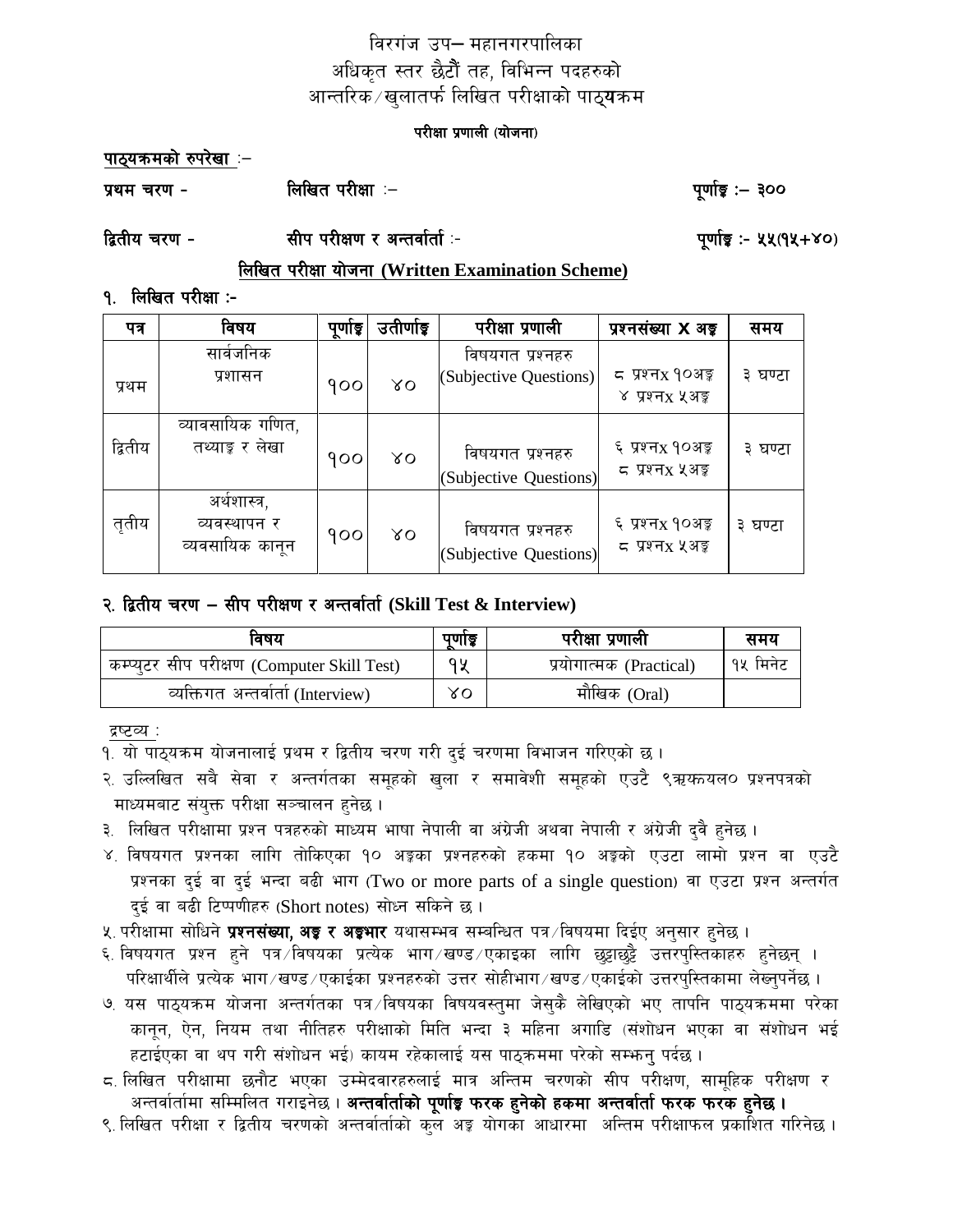### विरगंज उप– महानगरपालिका अधिकृत स्तर छैटौं तह, विभिन्न पदहरुको आन्तरिक ∕ खुलातर्फ लिखित परीक्षाको पाठ्**य**क्रम

प्रथम पत्र:- अप्राविधिक तर्फका अधिकृत छैंटौं तहका विभिन्न पदको लागि साभा हुनेछ

सार्वजनिक प्रशासन

### खण्ड क - ७० अङ्क

एकाई १ राज्य व्यवस्थापनको परीचय

- $9.9$ राज्य व्यवस्था संचालनको सिद्धान्त र शक्ति पृथकीकरणको अवधारणा
- नेपालको वर्तमान संविधान  $92$
- एकाई २ सार्वजनिक प्रशासनको अवधारणा, कार्यक्षेत्र र निर्णय प्रक्रिया
	- अवधारणा तथा परिभाषा  $9.9$
	- उद्देश्य तथा कार्यक्षेत्र २.२
	- २३ सार्वजनिक प्रशासन र निजी (व्यापारिक) प्रशासन बीचको समानता र भिन्नता
	- सार्वजनिक प्रशासन र राजनीति वीचको सम्बन्ध र सीमा,  $5.8$
	- नीति निर्माण प्रकृयामा प्रशासनको भूमिका २.५
	- सार्वजनिक प्रशासनमा निर्णय लिने प्रकृया २.६

एकाई ३ कर्मचारीतन्त्र

- कर्मचारीतन्त्रको अवधारणा तथा परिभाषा  $3.9$
- ३.२ कर्मचारीतन्त्रका आधारभूत प्रकृतिहरु
- ३३ कर्मचारीतन्त्रका प्रकारहरु
- $3^{\circ}$ कर्मचारीतन्त्रका सवल र दुर्वल पक्षहरु
- कर्मचारीतन्त्रका विकल्पहरु ३.५
- एकाई ४ संगठन र यसका प्रमुख पक्षहरु
	- ४.१ संगठ को परिचय
	- ४.२ संगठनका किसिमहरु तथा संगठन गठनका आधारहरु
	- ४.३ संगठनका सिद्धान्तहरु (आदेशको एकात्मकता, नियन्त्रणको सीमा र पदसोपान)
	- ४.४ संगठनका विभिन्न स्वरुपहरु( Flat, Vertical,Pyramid,Domebell )र नेपालको प्रशासनमा तिनको प्रयोग
	- ४.५ सल्लाह दिने निकाय(Staff Agency) र निर्णय लिने तथा कार्यान्वयन गर्ने निकाय(Line Agency)
- एकाई ५ कर्मचारी प्रशासन र संगठनात्मक व्यवहार
	- ५.१ सार्वजनिक कर्मचारी प्रशासन र संगठनात्मक व्यवहार सम्बन्धी सामान्य जानकारी
	- ५.२ उद्देश्य तथा कार्यहरु
	- ५.३ सार्वजनिक प्रशासनमा जनशक्तिको स्थान
	- ५४ उत्पेरणा र मनोवल
	- ५.५ केन्द्रीय कर्मचारी निकाय र संचालन निकायको अवधारणा

५.६ नेपालको कर्मचारी प्रशासनमा लोक सेवा आयोग, सामान्य प्रशासन मन्त्रालय, न्याय सेवा आयोग, संघीय मामिला तथा स्थानीय विकास मन्त्रालय तथा सेवा संचालन गर्ने मन्त्रालयहरुको भूमिका

 $90$ 

 $90$ 

 $90$ 

Κ

92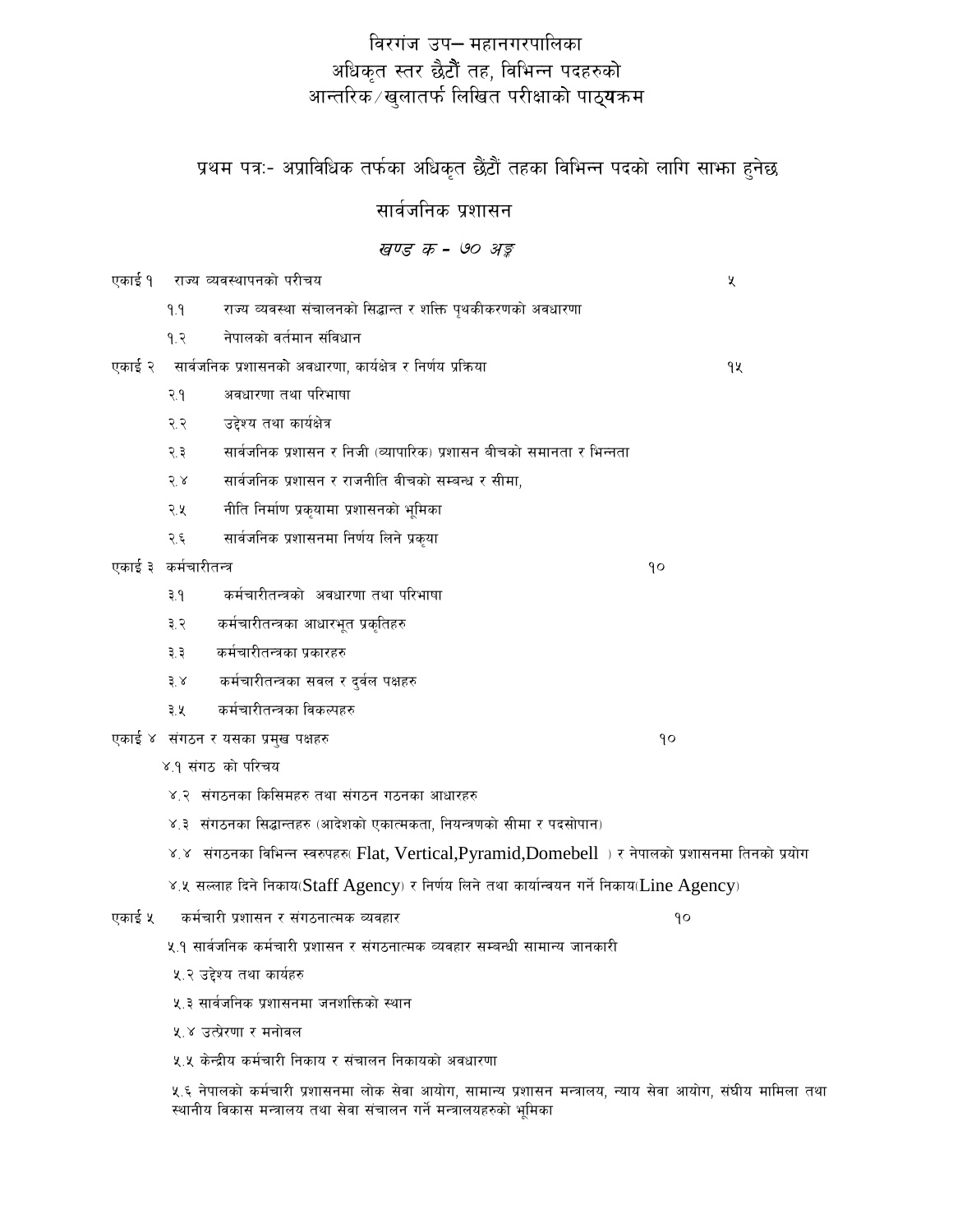# विरगंज उप– महानगरपालिका ्त्यास्ति । स्टार्क्ष्म्यास्ति । स्टार्क्ष्म्यास्ति ।<br>आन्तरिक ∕ खुला प्रतियोगितात्मक लिखित परीक्षाको पाठ्यक्रम

| एकाई ६      | सार्वजनिक प्रशासनका सञ्चालन विधिहरु( समन्वय, अधिकार प्रत्यायोजन, अधिकारको निक्षेपण, सुपरिवेक्षण, अनुगमन तथा |                     |  |  |  |  |  |  |
|-------------|-------------------------------------------------------------------------------------------------------------|---------------------|--|--|--|--|--|--|
|             | मूल्यांकन, वार्ता र अभिलेख व्यवस्थापन)<br>90                                                                |                     |  |  |  |  |  |  |
| एकाई ७      | विकास प्रशासन, विकेन्द्रीकरण तथा स्थानीय स्वायत्त शासन सम्बन्धी सामान्य जानकारी                             | १०                  |  |  |  |  |  |  |
|             |                                                                                                             |                     |  |  |  |  |  |  |
| खण्ड ख - ३० |                                                                                                             |                     |  |  |  |  |  |  |
|             |                                                                                                             |                     |  |  |  |  |  |  |
|             | एकाई ८ आर्थिक प्रशासन                                                                                       | 9٥                  |  |  |  |  |  |  |
|             | 5.9 सार्वजनिक आर्थिक प्रशासनको अर्थ र क्षेत्र                                                               |                     |  |  |  |  |  |  |
|             | ८.२ आर्थिक प्रशासनका प्रमुख कार्यहरु                                                                        |                     |  |  |  |  |  |  |
|             | 5.३ स्थानीय निकायहरुको आर्थिक प्रशासन, (नियमावली समेत)                                                      |                     |  |  |  |  |  |  |
|             | 5.४ लेखा परीक्षण तथा नेपालका स्थानीय निकायहरुमा आन्तरिक तथा अन्तिम लेखापरीक्षण सम्बन्धी व्य स्था            |                     |  |  |  |  |  |  |
|             | ८.५ वित्तीय विकेन्द्रीकरण                                                                                   |                     |  |  |  |  |  |  |
|             |                                                                                                             |                     |  |  |  |  |  |  |
|             | एकाई ९  सार्वजनिक प्रशासनमा तथ्यांक एवं सूचनाको महत्व                                                       | ५ $\times$ २ $=$ १० |  |  |  |  |  |  |
|             | ९.१ तथ्यांक एवं सूचनाको परीचय                                                                               |                     |  |  |  |  |  |  |
|             | ९.२ तथ्यांक संकलन, तालिकीकरण, प्रशोधन, प्रस्तुतिकरण, विश्लेषण                                               |                     |  |  |  |  |  |  |
|             | ९.३ केन्द्रीय प्रवृतीको मापन (Measures of Central Tendency) सम्बन्धी सामान्य जानकारी                        |                     |  |  |  |  |  |  |
|             |                                                                                                             |                     |  |  |  |  |  |  |

एकाई १० समस्या समाधान

यस प्रश्न पत्रको खण्ड क भित्रका विषयवस्तुहरु संग सम्बन्धित कुनै एक समस्या दिइने छ । उक्त समस्या संग सम्बन्धित विद्यमान नीति एवं संस्थागत व्यवस्थाहरु समेतलाई दृष्टिगत गर्दै सो समस्या समाधानको लागि व्यावहारिक सुभ्राव प्रस्तुत गर्नुपर्नेछ ।

 $\mathsf{q}\circ$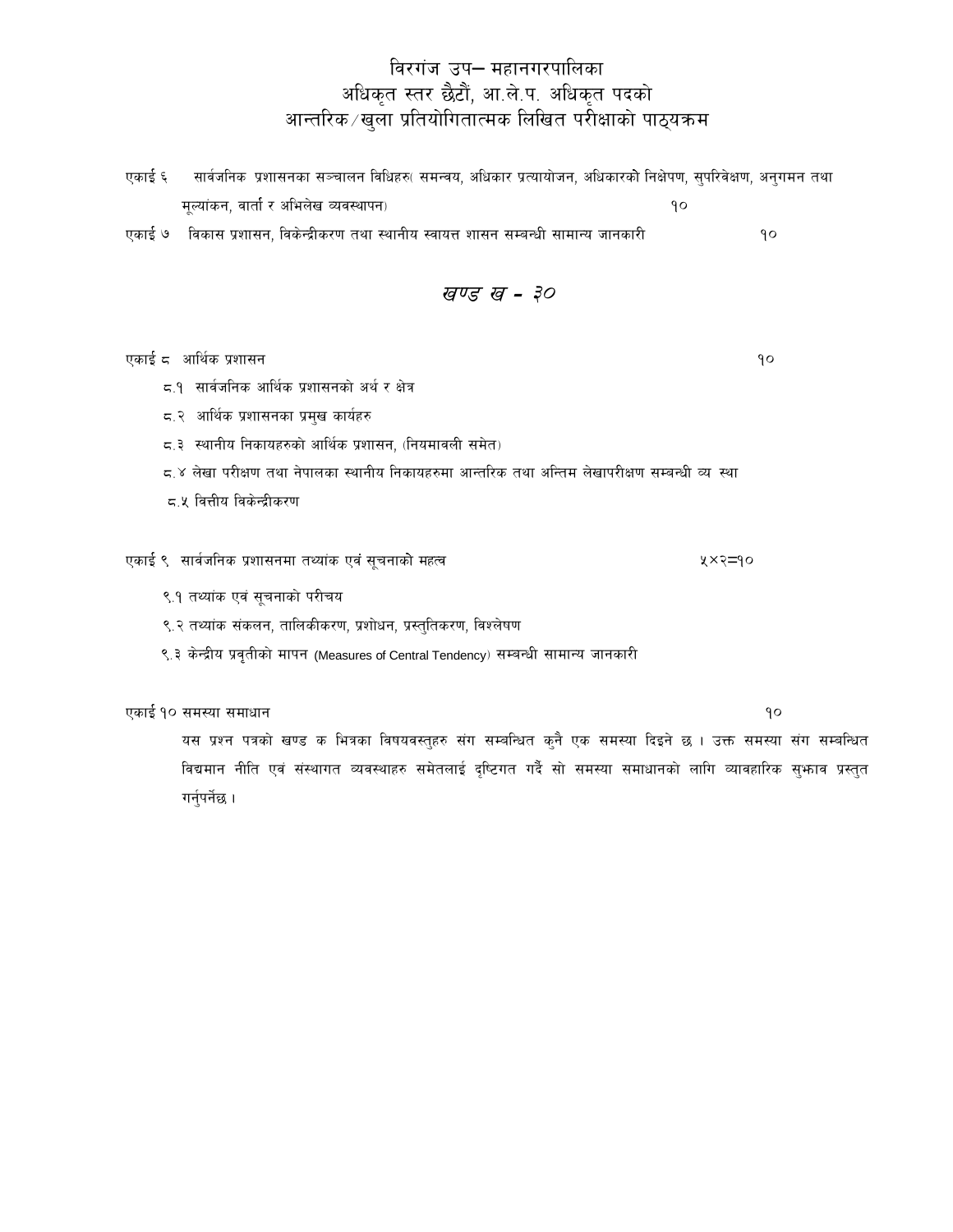विरगंज उप– महानगरपालिका अधिकृत स्तर छैटौं, आ.ले.प. अधिकृत पदको आन्तरिक⁄खुला प्रतियोगितात्मक लिखित परीक्षाको पाठ्यक्रम

द्धितीय पत्र : व्यावसायिक गणित. तथ्याङ्क र लेखा

खण्ड (क):- अंक ६०

एकाई १. व्यावसायिक गणित र तथ्याङ्क

9 प्रश्न X 90 अंक र ४ प्रश्न X ५ अंक = ३० अंक

- १.१ =व्याज, एन्युटी, प्रतिशत, औषत र नाफा ∕ नोक्सान गणना गर्ने तरिका ।
- १.२ वित्तीय विश्लेषणका लागि आवश्यक गणितीय ज्ञान, अनुपात (Ratio and Proportion), श्रेणी  $(Series)$
- १.३ अल्जेब्रिक समीकरण (Algebric Equation), Law of Indices.
- 9. <sup>Y</sup> Arithmetic Mean, Standard Deviation, Regression, Index Numbers, Trend Analysis, Forecasting / Graphic Presentation of Data.

एकाई २ लेखा

लेखाको अवधारणा तथा सिद्धान्त, नगद, प्रोदभावी (Acrual) था सुधारिएको प्रोदभावी लेखांकन प्रणाली, लेखांकन अभिलेख प्रवाह (Accounting Flow Chart), कारोवार विश्लेषण, प्रारम्भिक लेखांकन र खातामा प्रविष्टी, खाता सूची (Chart of Accounts) को अवधारणा, लेखामा आयको पहिचान तथा मापन (Income Recognition and Measurement), बैंक हिसाव समायोजन विवरण, लेखामा त्र्टी पहिचान र आधारभूत वित्तीय विवरणहरुको तयारी, Preparation of Income Statement, Balance Sheet and Statement of Cash Flows, वित्तीय विश्लेषणका तरिकाहरु (Financial Ratio Analysis, Connon-size Statement and Horizontal Analysis), वजेट निर्माण तथा वजेटद्वारा नियन्त्रण (Budgeting and Budgetary Control), लागत गणना (Costing Techniques), लगत परिमाण मुनाफा विश्लेषण (Cost Volume Profit Analysis), नियन्त्रणका लागि व्यवस्थापकीय लेखाको प्रयोग (Managerial Accounting Techniques for Control).

खण्ड (ख):- अंक ४०

२.२ सरकारी लेखा सम्बन्धी ज्ञान

9 प्रश्न x 90 अंक र 9 प्रश्न x ५ अंक= 9५ अंक

नेपाल सरकारको खाता सूची सम्बन्धी जानकारी (NG's Chart of Accounts) कोष लेखांकन (Fund Accounting), आयोजना लेखांकन (Project Accounting), खर्च उपयोगिता र नियन्त्रणको लागि वजेटको उपयोग, रकमान्तर तथा सो को लेखांकन, सरकारी लेखा सम्बन्धी अन्तर्राष्ट्रिय मापदण्ड, सरकारी वित्तीय तथ्याङ्क प्रस्तुती विषयमा जानकारी, बैदेशिक मुद्रामा हुने कारोवारको लेखांकन, सरकारले प्रदान गर्ने वस्तु तथा सेवाको लागत गणना सम्बन्धी ज्ञान ।

२.१ आधारभूत ज्ञान

२ प्रश्न  $X$  १० अंक र २ प्रश्न  $X$  ५ अंक = ३० अंक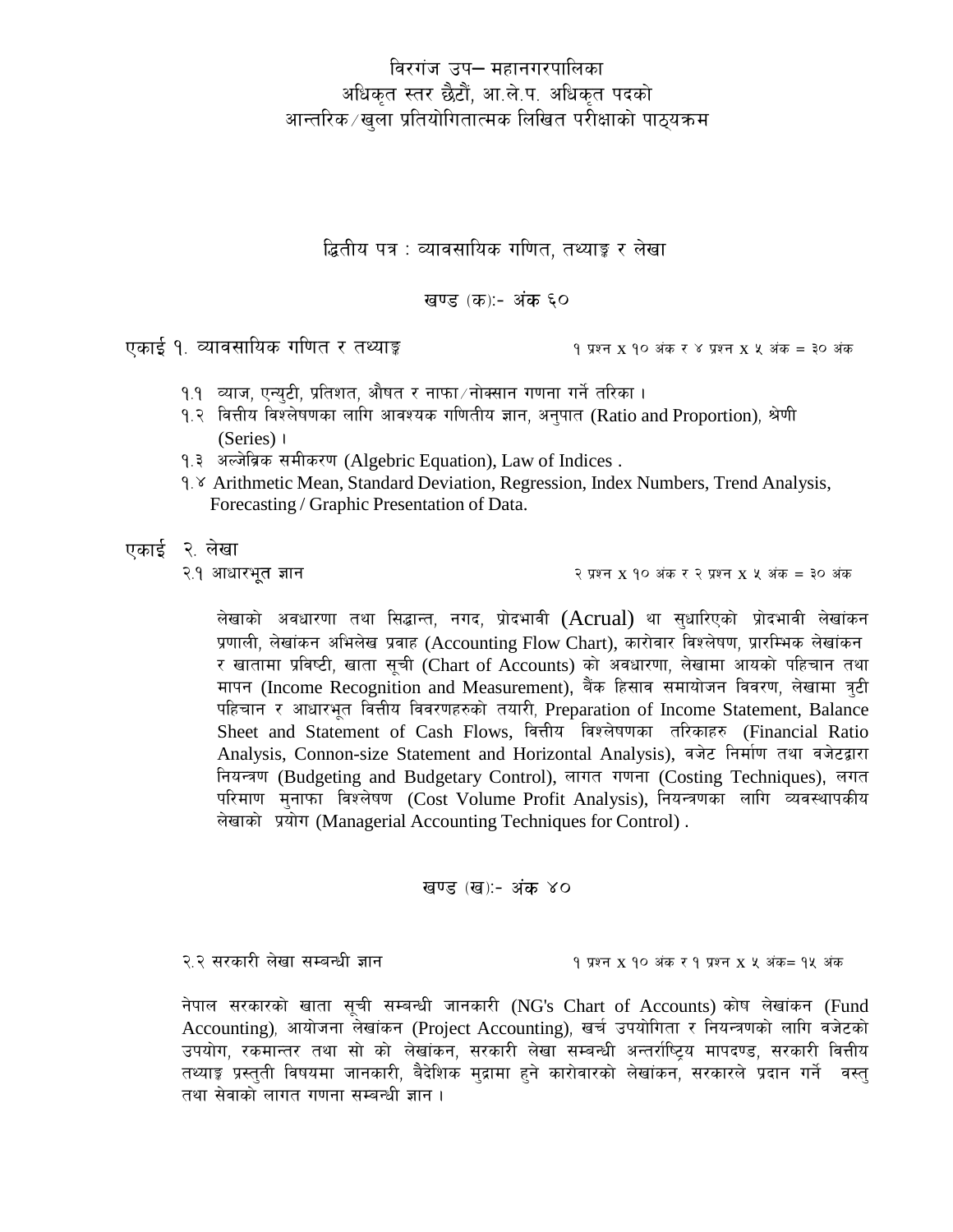## विरगंज उप- महानगरपालिका अधिकृत स्तर छैटौं, आ.ले.प. अधिकृत पदको आन्तरिक∕खुला प्रतियोगितात्मक लिखित परीक्षाको पाठ्यक्रम

२.३ पूँजीगत खर्च

 $9 \times 7$  प्रश्न X  $90 \times 8 = 90 \times 8 = 9$ 

लगानी आयोजनाहरुको मूल्याङ्कन गर्ने तरिकाहरु (Evaluation Techniques of Investment Projects)

२.४ लेखापरीक्षण

१ प्रश्न  $X$  १० अंक र १ प्रश्न  $X$  ५ अंक = १५ अंक

आन्तरिक नियन्त्रणका तरिकाहरु, लेखापरीक्षणका प्रकार, आन्तरिक लेखापरीक्षणको तरिका,वाह्य ⁄अन्तिम लेखापरीक्षणका सिद्धान्त, लेखापरीक्षण प्रविधि (लेखापरीक्षण कार्यक्रम, भौचिङ, सम्पत्ति दायित्वको छानविन तथा मूल्याङ्कन, लेखापरीक्षण टिपोट) व्यवस्थापन तथा कार्यमूलक लेखापरीक्षण, लेखापरीक्षण मापदण्ड, कर लेखापरीक्षण (Tax Audit) जालसाजी अनुसन्धानका तरिका (Fraud Investigation)।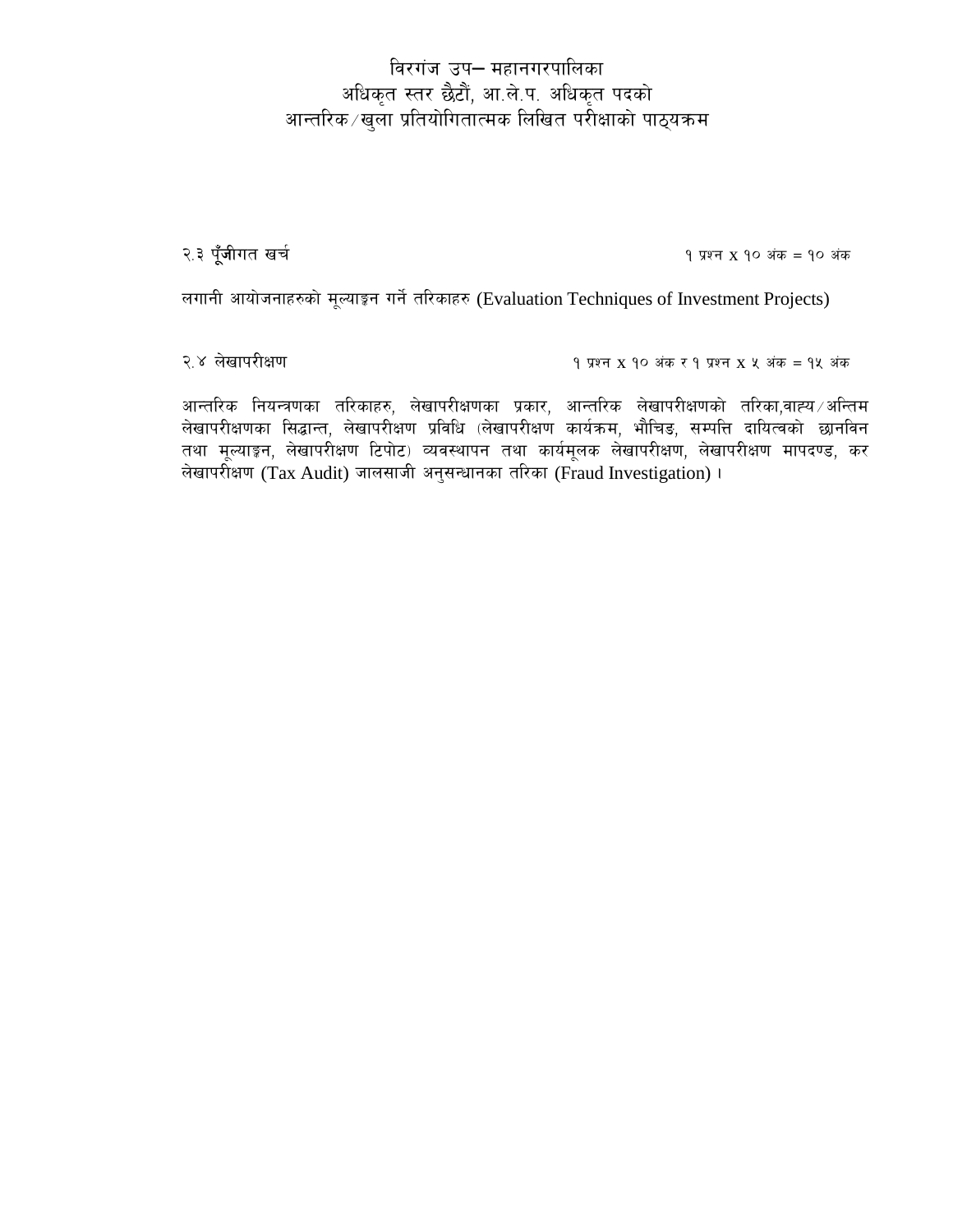### विरगंज उप– महानगरपालिका अधिकृत स्तर छैटौं, आ.ले.प. अधिकृत पदको आन्तरिक⁄खुला प्रतियोगितात्मक लिखित परीक्षाको पाठ्यक्रम

तुतीय पत्र : अर्थशास्त्र, व्यवस्थापन र व्यवसायिक कानुन

खण्ड (क):- अंक ५०

एकाई १. सार्वजनिक वित्त र अर्थशास्त्र

सार्वजनिक खर्च र राष्टिय अर्थतन्त्रमा त्यसको प्रभाव, सरकारी ऋणपत्रको प्राथमिक तथा दोश्रोबजार, नेपालमा प्रत्यक्ष कर तथा अप्रत्यक्ष कर, करको सिद्धान्त, न्यन वित्त (Deficit Financing), अर्थतन्त्रमा त्यसको प्रभाव, वित्तीय तथा मौद्रिक नीति सम्बन्धी सामान्य जानकारी, मुद्राका प्रकार (Types of Money), राष्ट्रिय लेखा र भूक्तानी सन्तुलन, सरकारी ऋण व्यवस्थापन, (Loan Covenants), दिगो विकास र गरिबी निवारण, आंवधिक योजनाको उद्देश्य र उपलब्धिका वारेमा जानकारी, नेपाल सरकारको बैदेशिक सहायता सम्बन्धी नीति ।

एकाई २. सार्वजनिक प्रशासन र व्यवस्थापन

सुशासन, सार्वजनिक व्यवस्थापनका सिद्धान्त, नागरिक अधिकार, सार्वजनिक क्षेत्र तथा निजि क्षेत्रको साभ्रेदारी (Public-private Partnership), सामुदायिक संगठनहरु मार्फत सार्वजनिक काम, प्रशासनमा जिम्मेवारी र उत्तरदायित्व, नेपालका सरकारी संगठनहरुमा रहेका कमजोरी र प्रशासनिक सुधारको आवश्यकता, व्यवस्थापनका कार्यहरु, सांगठनिक व्यवहारको सिद्धान्त (Principles of Organization Behaviour), संसदीय समितिहरुको सार्वजनिक प्रशासनमा भुमिका, तलब सुविधा निर्धारण विधि।

खण्ड (ख) :- अंक ५०

- एकाई ३. सरकारी वित्त व्यवस्थापन (Government Financial Management) सरकारी वित्त व्यवस्थापन सम्बन्धमा संबैधानिक प्रावधान, निर्माण, सामान तथा सेवा खरीद ∕आर्जन प्रक्रिया (Procurement of orks, Goods and Services), निजीकरणका लागि संस्थानहरुको सम्पत्ति मूल्याङून प्रक्रिया, संस्थानहरुको विघटन प्रक्रिया, प्रतितपत्र, बैंकबाट रकम ट्रान्स्फर तरिका, नेपाल सरकारको कोष व्यवस्थापन ।
- एकाई ४. व्यवसायिक कानून तथा व्याख्या करार ऐन तथा वस्तु वा सेवा खरीदसँग सम्बन्धित नियम तथा प्रचलनहरु (Conventions), मध्यस्थता, एजेन्सी र विनिमय संयन्त्र (Negotiable Instruments) सम्बन्धी कानुन तथा प्रचलनहरु, वाणिज्य बैंक तथा पँजी बजार सम्बन्धी कानुनहरु, कानुनको व्याख्याको सिद्धान्त ।